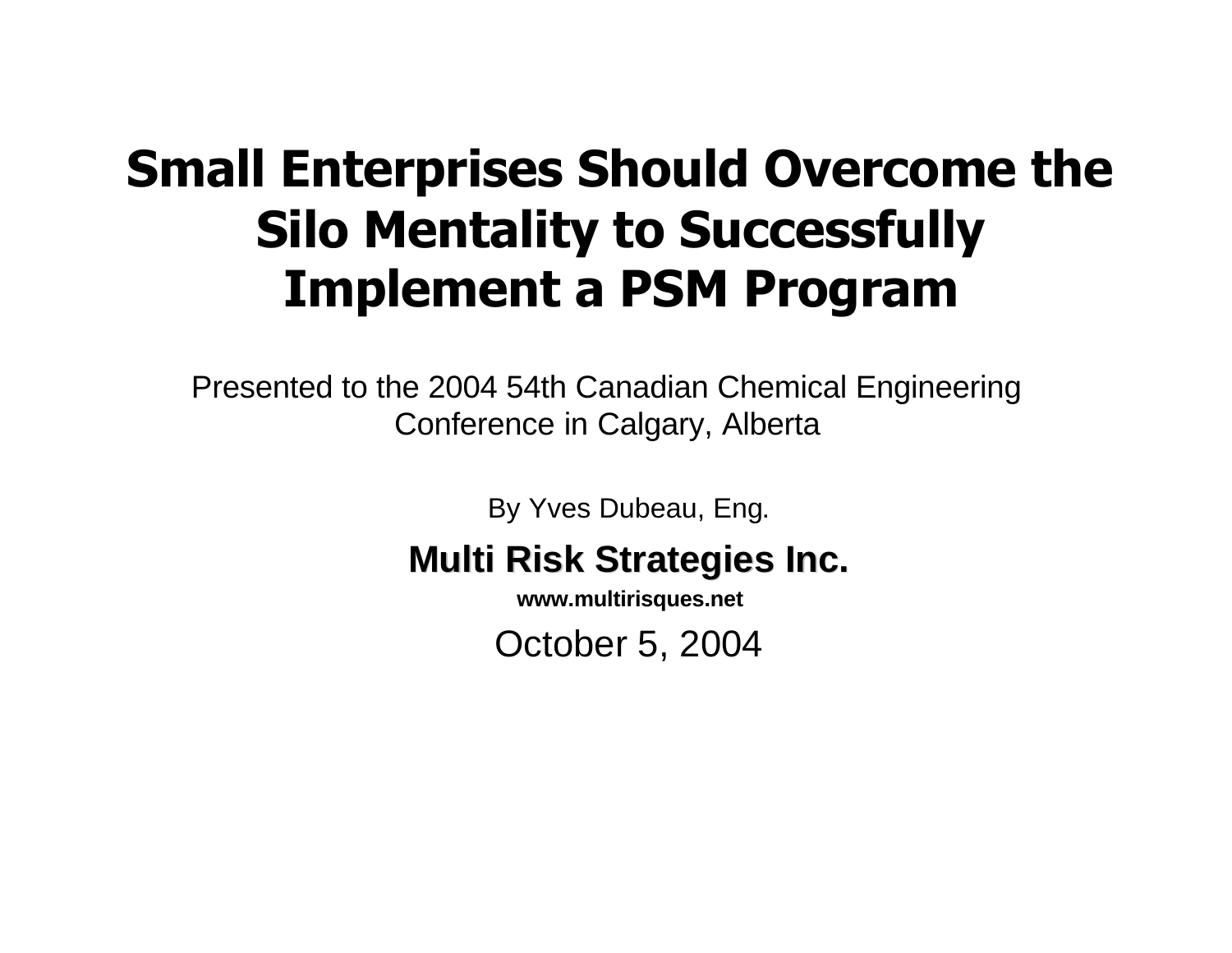## **Business Context**

The business context is rapidly changing...

- Globalization of commerce, more demanding customers
- Heavy competition from low cost, developing countries
- Public (and shareholders) expect higher safety and environmental performance from companies.

Resulting in…

- Requirement to reduce operating costs, especially fixed costs
- Organizational downsizing that leaves less people to perform more work (especially in support services) and flatter organizations.
- Requirement to implement recognized quality, safety and environmental standards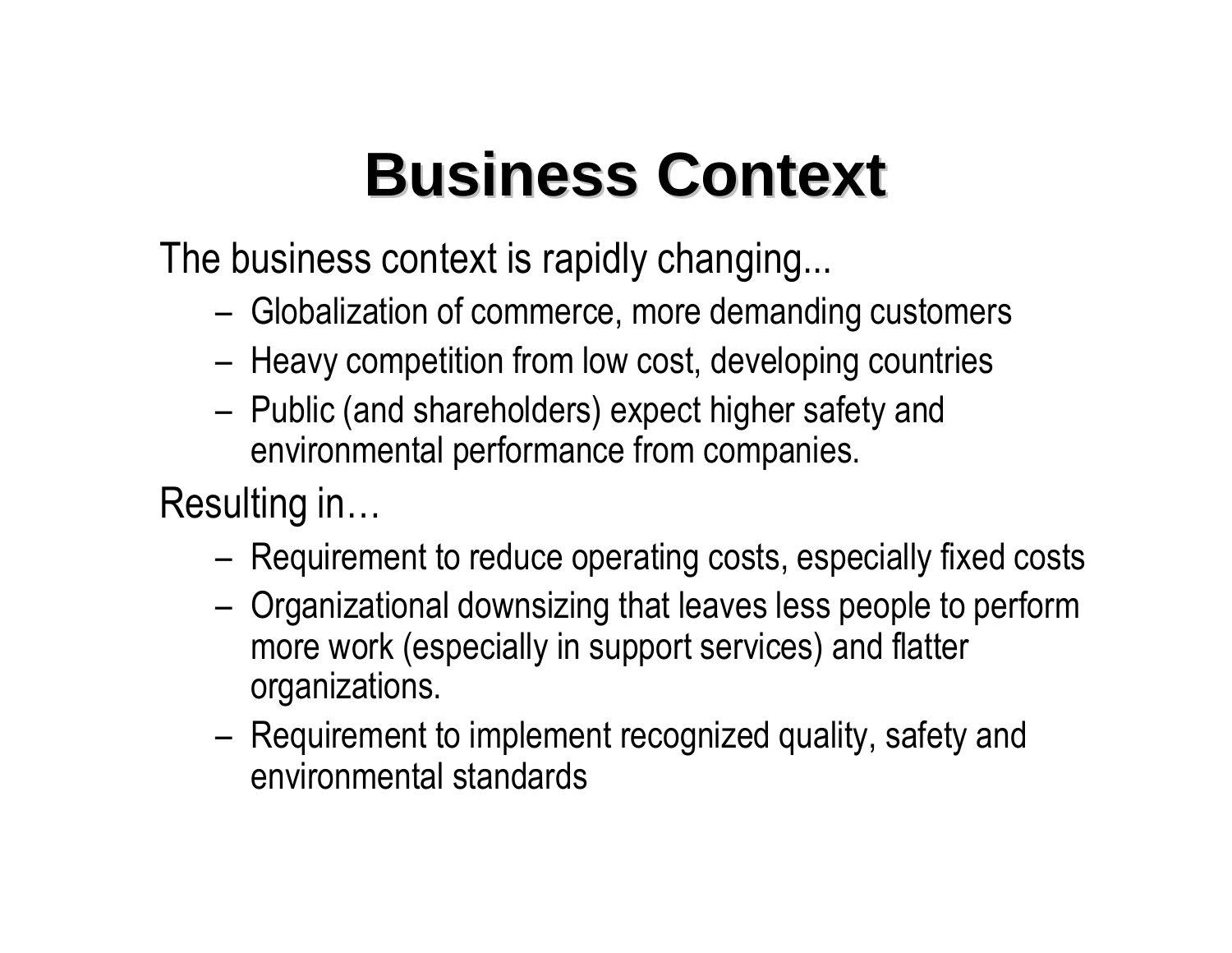#### **Environmental context**

- Natural disasters frequency and severity are increasing (floods, forest fires, freezing rain storms, drought, heat waves), while…
- High visibility chemicals releases and explosions in Canada and abroad have occurred, and…
- Technological disasters (such as the 2003 blackout) have shaken the public confidence and..
- Health concerns (pandemics) and terrorism threats are present.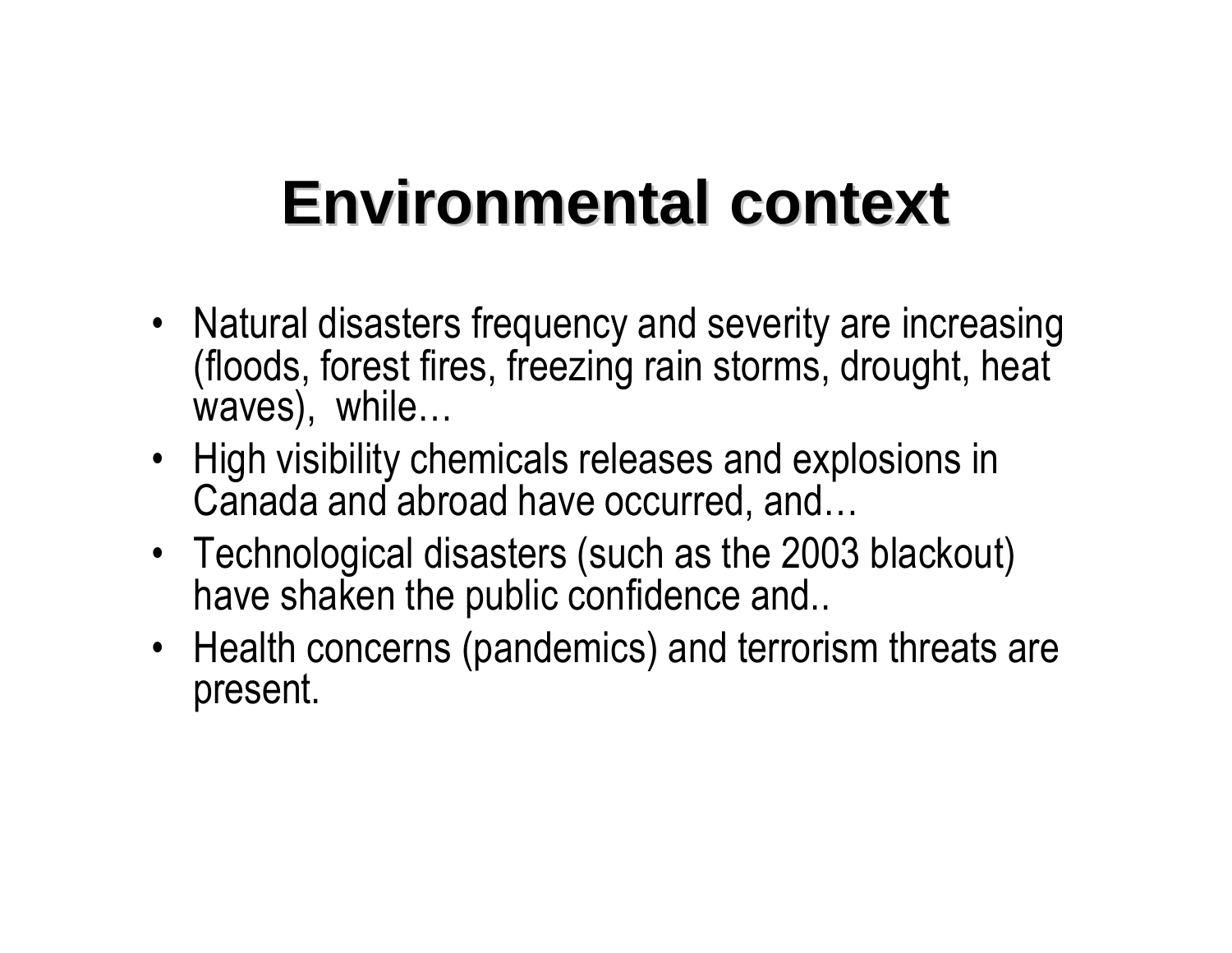#### **Regulatory context**

This is prompting governments to create and enact new laws and regulations in order to:

- Protect the public against negligence (e.g. bill C-45: amendments to the criminal code)
- Enhance the state of preparedness of local communities to face the multiple risks present (multi risk approach), including the citizens themselves (e.g. bill 173 in Quebec)
- Ensure communities are ready to face the environmental emergencies resulting from releases of hazardous substances (Federal regulation on environmental emergencies).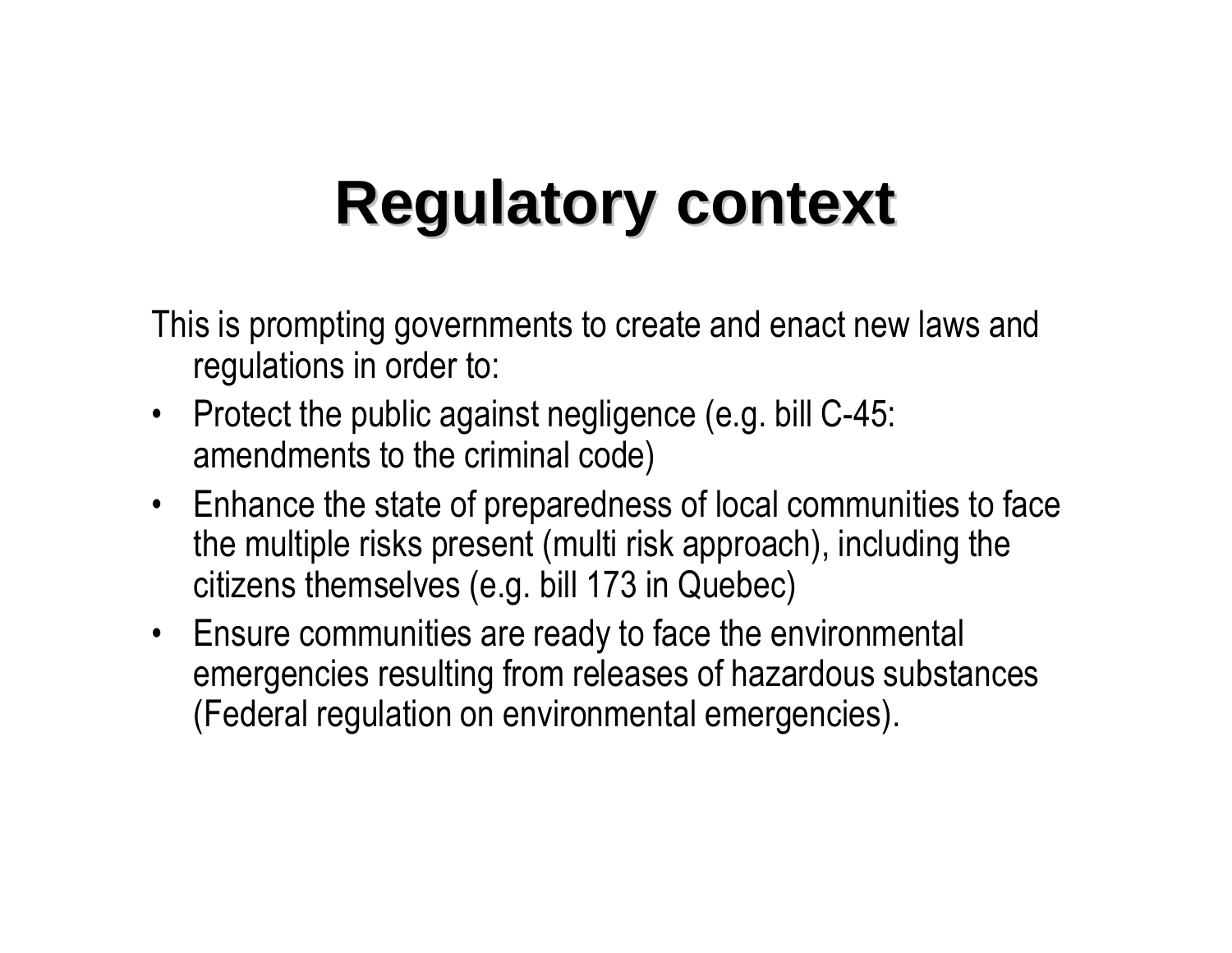#### **Consequence**

• Companies are thus facing a more complicated environment in which they have to comply to more regulations and standards (ISO 14000, Responsible Care®, OSHAS 18000, PSM, etc.) to enhance performance and demonstrate commitment to sustainable development principles to governments, clients, shareholders and the general public.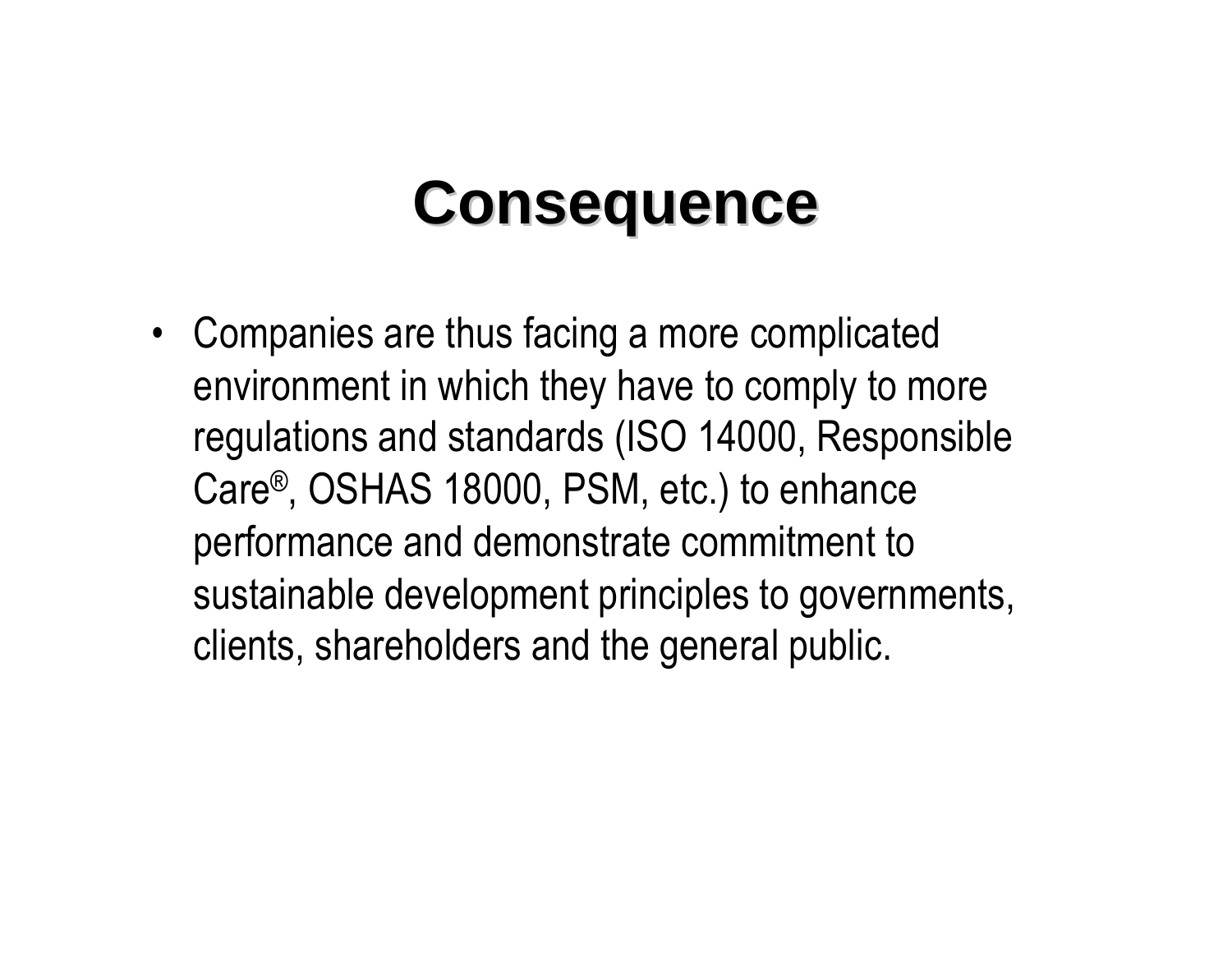## **Organizational pitfalls**

• Some companies are still organized along the traditional, functionally based and vertically oriented design with little horizontal communications, the socalled ¨silos¨

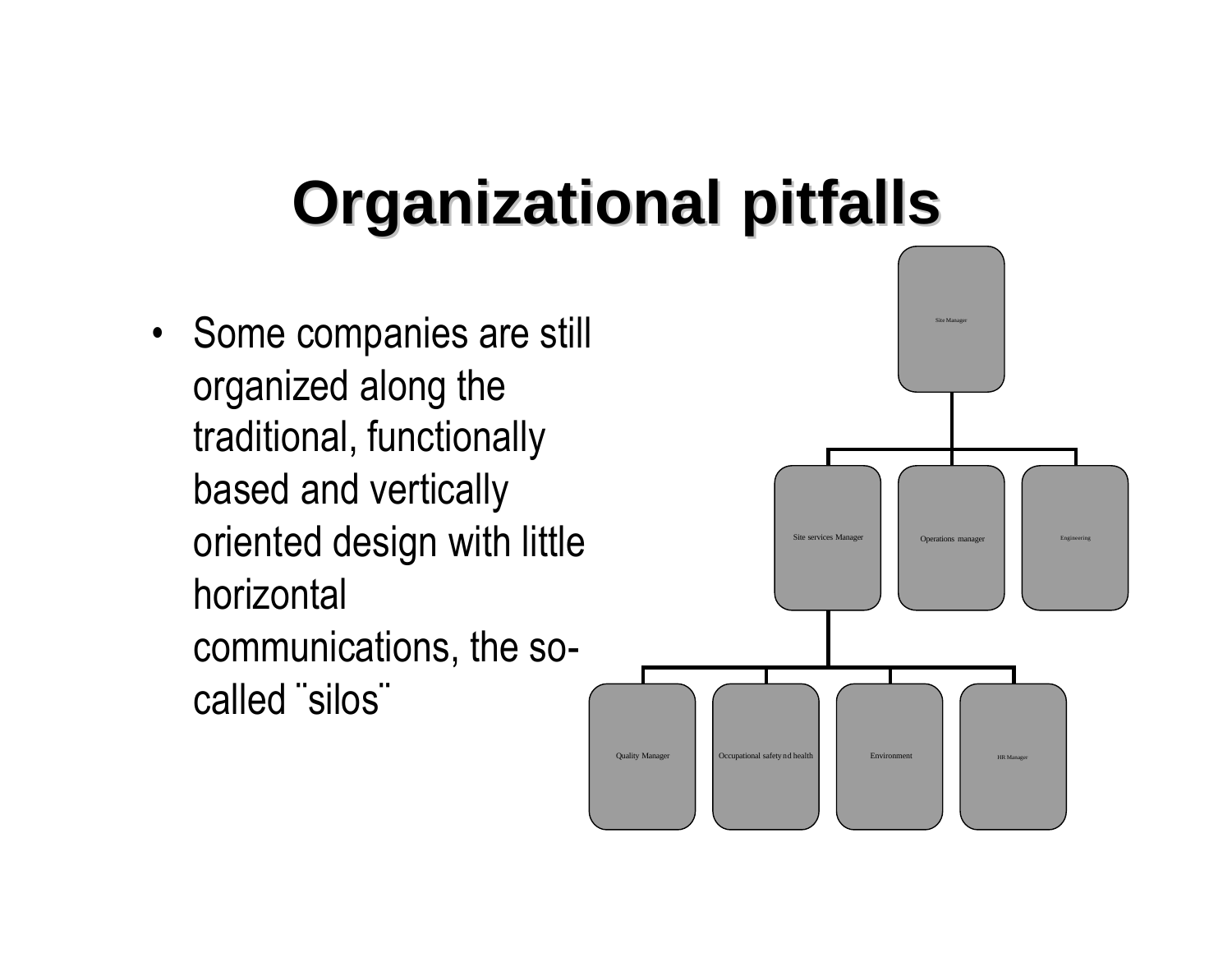# **Organizational pitfalls (cont.)**

- Other companies, often the smaller ones, cannot afford all these separate functions and tend to group together some functions with a more generalist approach (and individuals wearing multiple hats). For example:
	- Occupational health and safety reporting to HR
	- Process safety, if present at all as a recognized function, reporting to Operations and/or Engineering
	- Environment reporting to HR and/or Engineering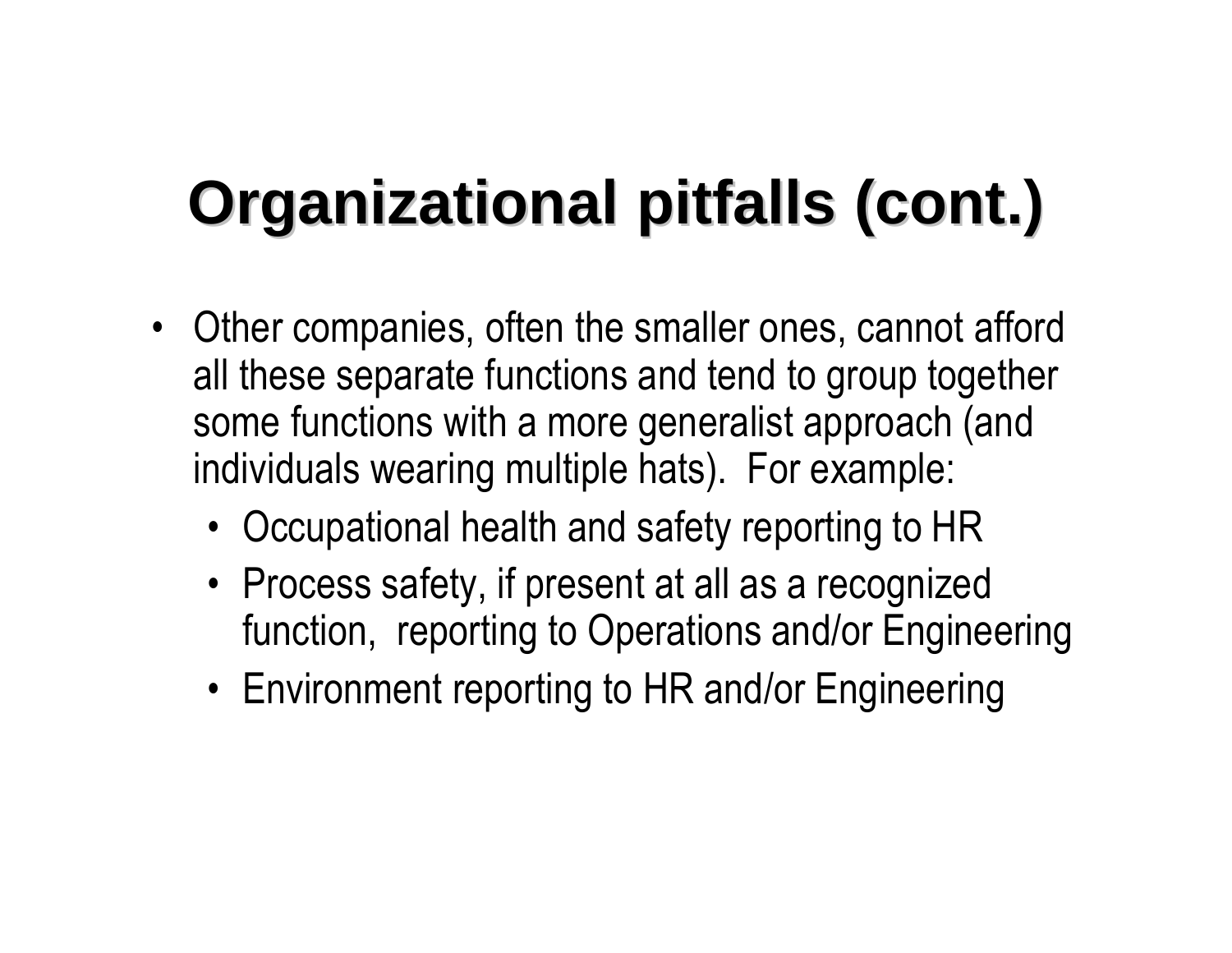## **Resulting Issues**

- Cost pressures and/or resources availability result in a sequential implementation of programs and/or standards
- Each implementation project is managed by a different function
- Specialized consulting firms are used on an as-needed, project by project basis
- **There is therefore a high probability that efforts will be duplicated for items that are common to all these programs and/or standards.**
- **This duplication may last for a long time and create an unnecessary burden on a company.**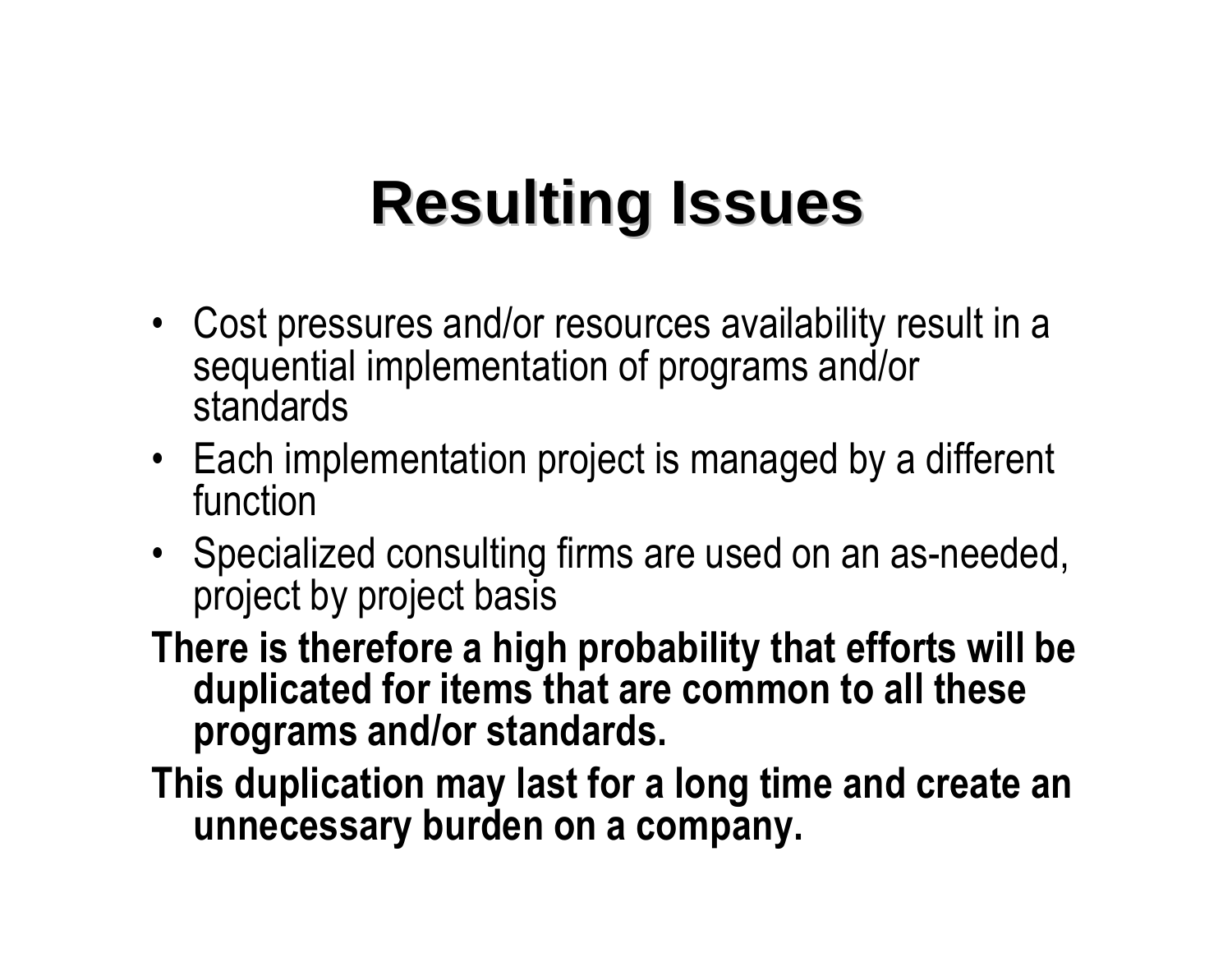## **Removing the silos**

- Remove the silos starting with *Management systems*
- Managing requires the same skills and supporting systems from function to function like leading, planning, coordinating, achieving results, evaluating and auditing performance.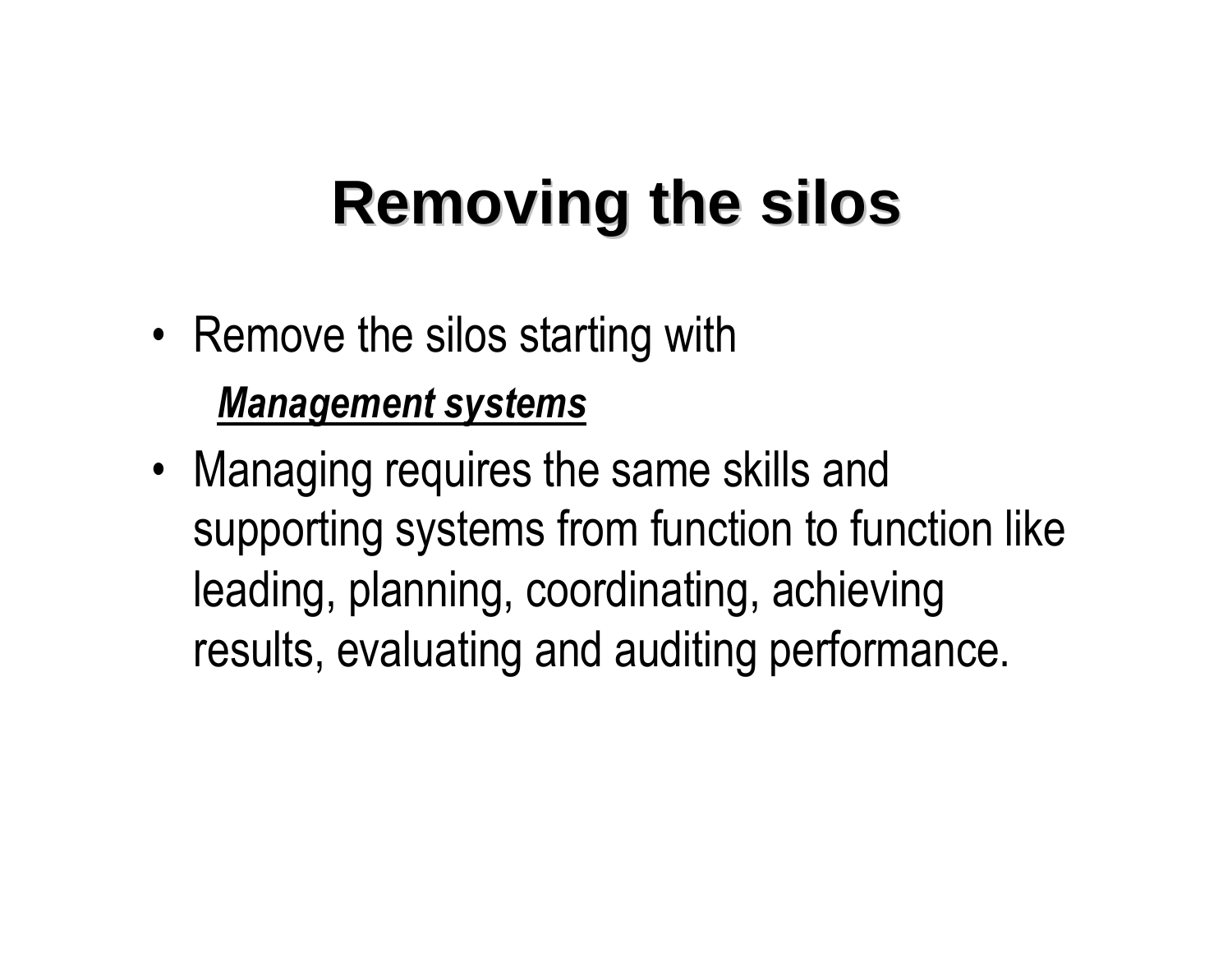#### **Management Systems Elements**

- **High level management commitment**
- **Objectives setting process**
- **Resources allocation process**
- **Training (initial and repeat)**
- **Auditing (internal and external)**
- **Non-compliance tracking and resolution**
- **Incident investigation process (root cause analysis and reporting/follow-up measures)**
- **Testing and calibrating instruments**
- **Maintenance records**
- **Action plans follow up**
- **Change management process (new projects and alterations to existing facilities or systems)**
- **Employee performance review**
- **Procedures (for operation, maintenance, emergency, and abnormal situations).**
- **Contractor management**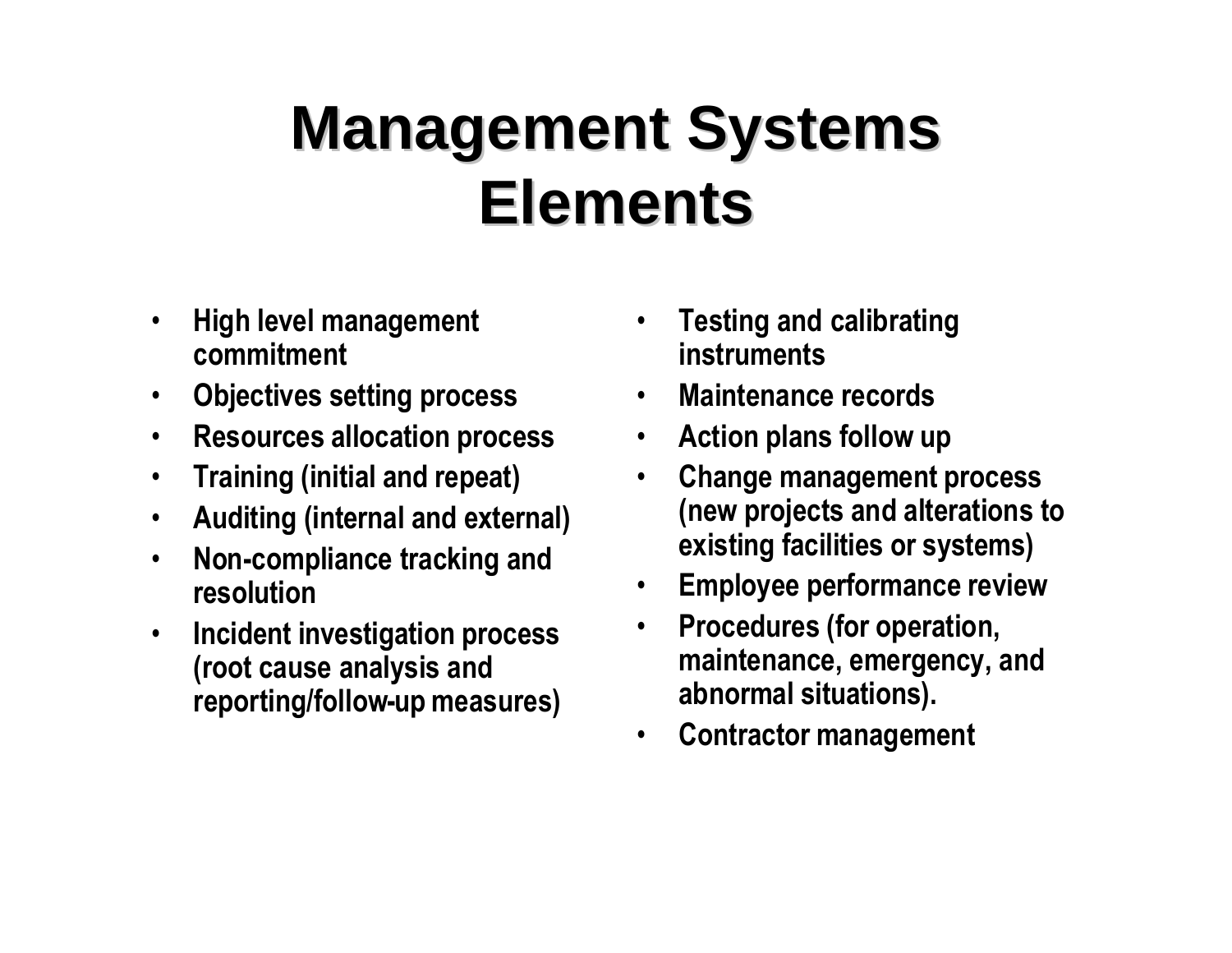## **What can be done to ease PSM Implementation**

- 1. Identify the requirements that are common with those of other programs already in place;
- 2. Modify existing management systems to incorporate the new requirements;
- 3. Integrate risk management into your site management structure (e.g. standard agenda item for weekly meetings).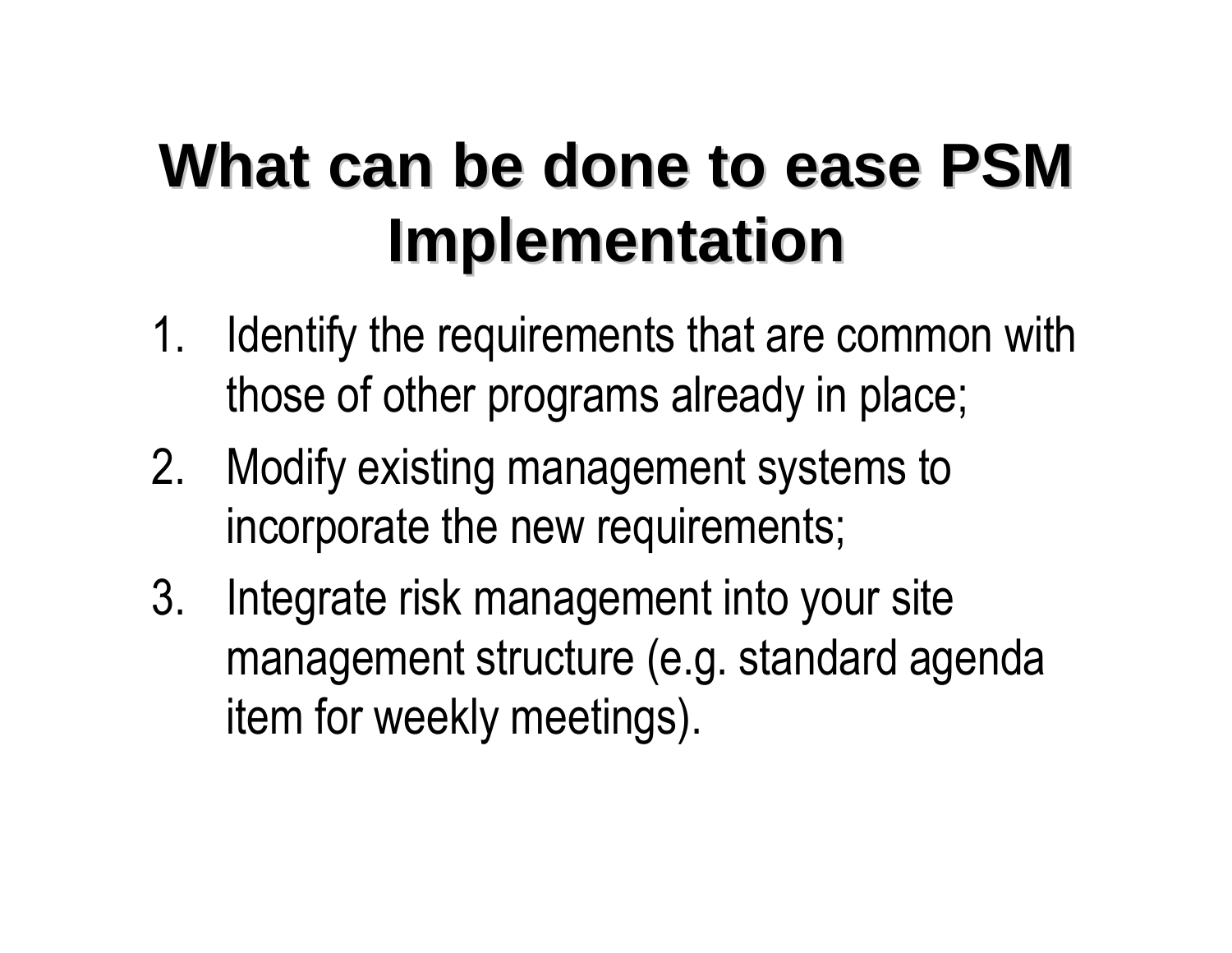#### **Example 1: Management Commitment**

**Standard Silo Approach**

- **Programs and standards are implemented sequentially and functionally, with little regard for existing systems**
- **Company vision and mission statements and policies are not revised in a timely fashion**
- **Quality, safety and PSM programs and standards are managed vertically instead of horizontally (in a crossfunctional basis)**

**Integrated Approach**

- **Make systems integration a requirement early in the implementation process**
- **Ensure there are measurable objectives for PSM and integrate them in your existing balanced scorecards together with the other company or site objectives**
- **Review PSM performance on a regular basis as part of your standard cross-functional management reviews**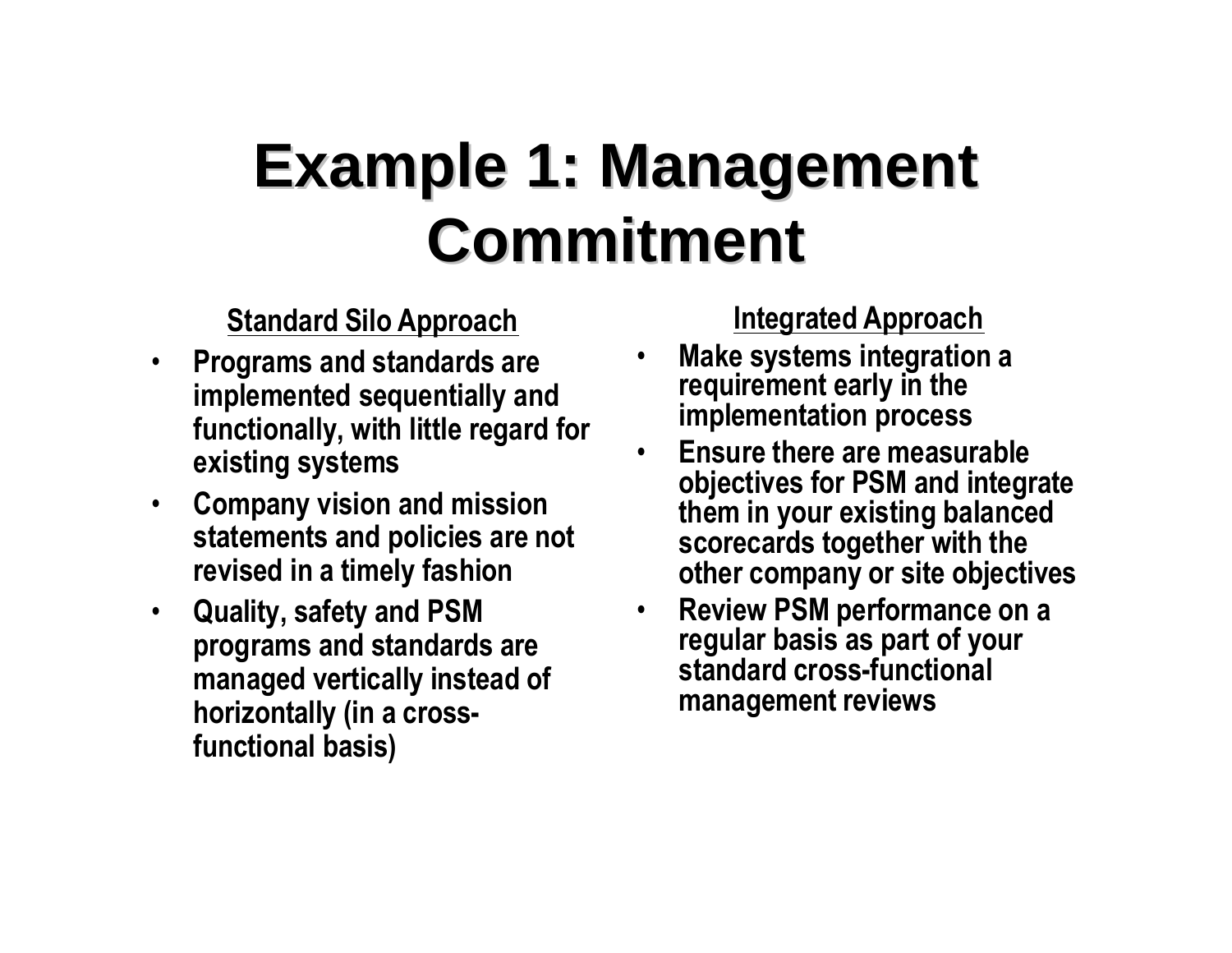## **Example 2: Non-compliances tracking and resolution**

**Standard silo approach**

- **Each program has its own system for noncompliances tracking and resolution**
- **Too many parallel systems create confusion and frustration**
- **People miss target dates**
- **Managers find out after the fact.**

**Integrated approach**

- **Store all follow-up items in one database with proper coding for sorting purposes**
- **Automate warnings to accountable people of upcoming target dates**
- **Automate warnings to managers also!**
- **Simple softwares exist to achieve this.**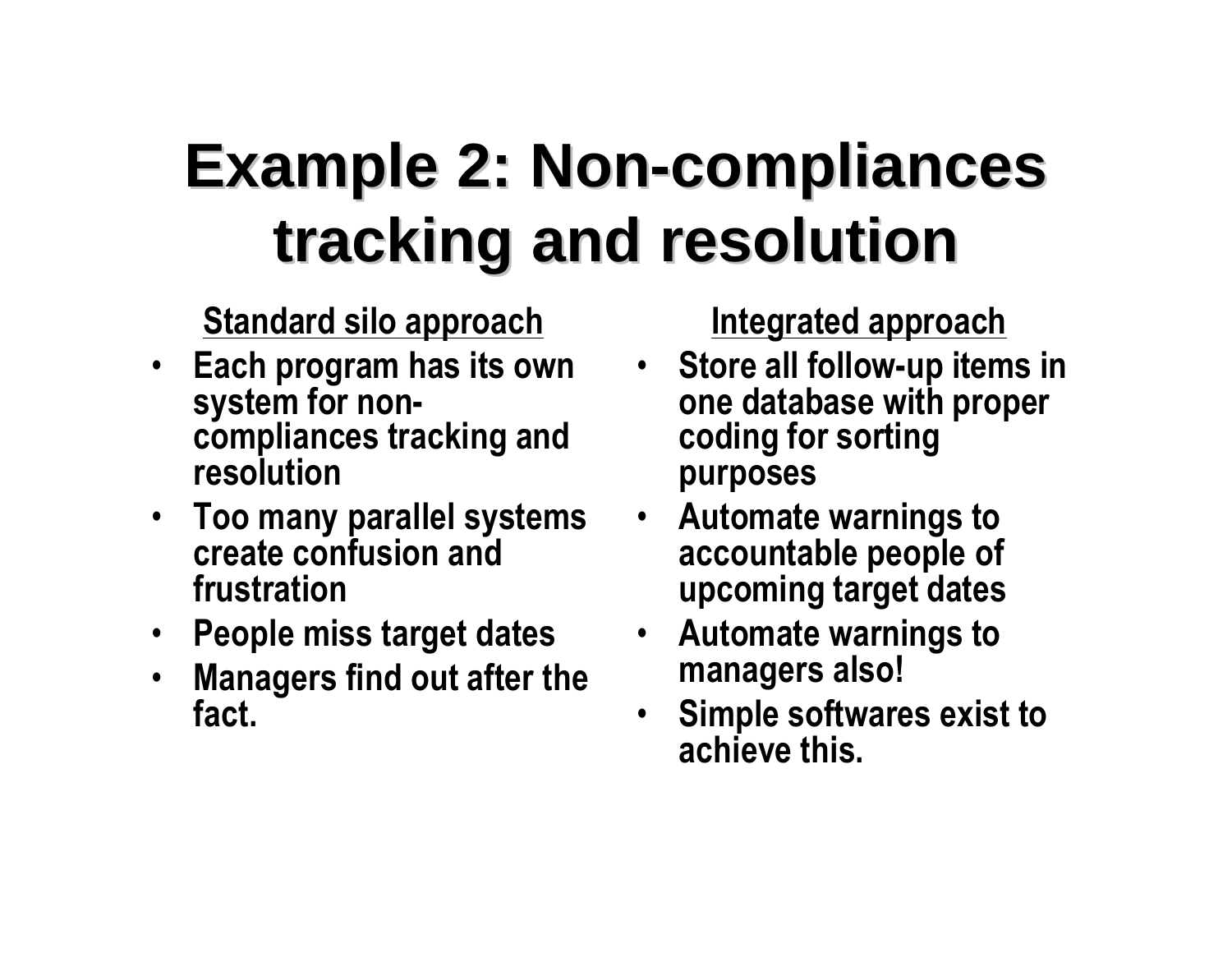#### **Conclusion**

- Small companies will especially benefit from management systems integration when implementing a PSM program;
- Other integration potential exists (e.g. emergency response plans, risk and vulnerability analysis methodology, etc.).